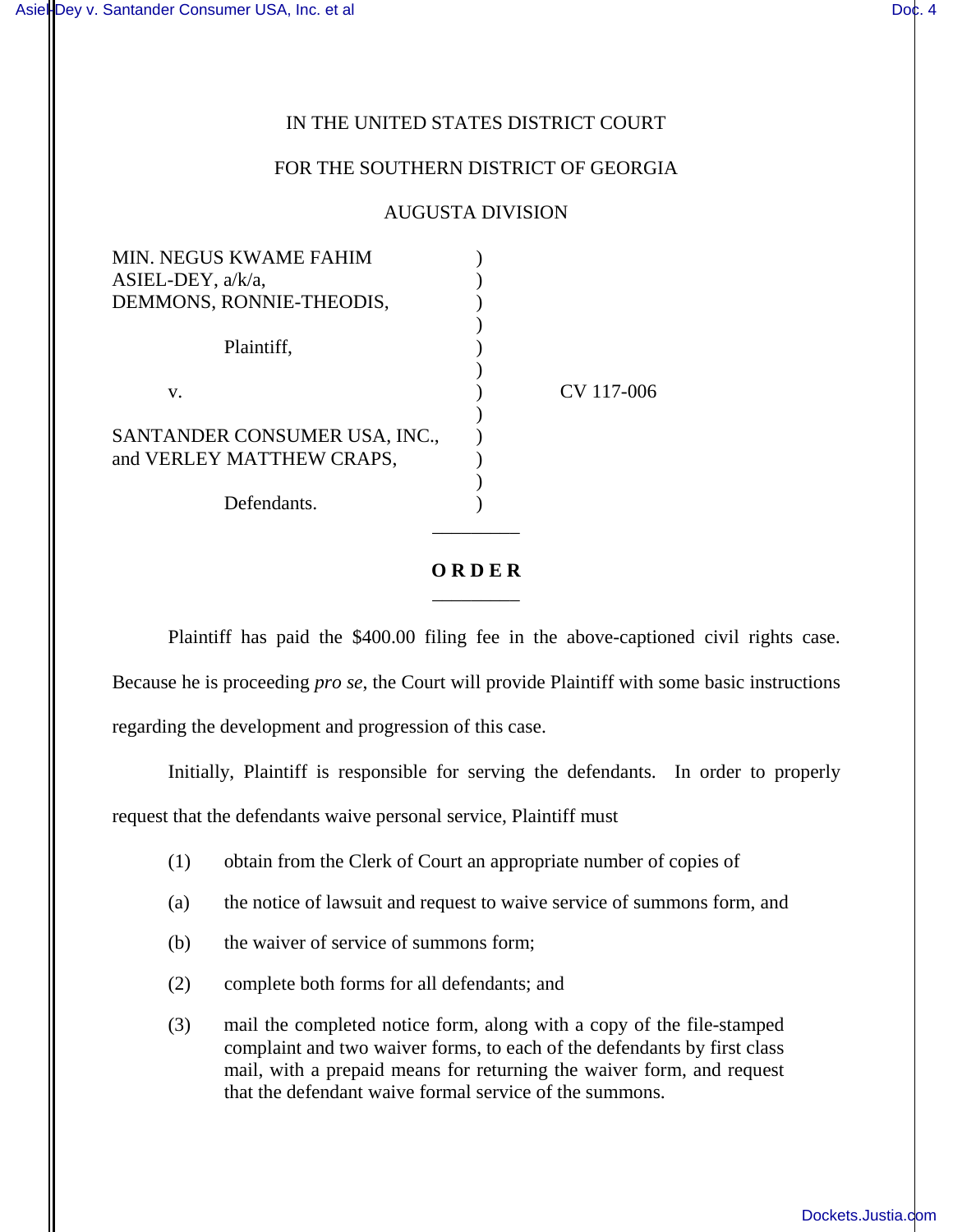Fed. R. Civ. P. 4(d).

Plaintiff must serve the defendants within ninety days from the date his complaint was filed, and failure to do so may result in the dismissal of individual defendants or the entire case. Fed. R. Civ. P. 4(m). Individuals, corporations, partnerships, and associations have a duty to avoid unnecessary expenses of serving the summons, and a defendant who fails to sign and return a waiver without good cause must bear the expenses incurred in making personal service. Fed. R. Civ. P.  $4(d)(1) \& (2)$ . A defendant whose return of the waiver is timely does not have to answer the complaint until sixty (60) days after the date Plaintiff mails the request for waiver. Fed. R. Civ. P. 4(d)(3). However, should a defendant choose not to waive personal service of the summons and complaint, Plaintiff is still responsible for properly effecting personal service. Fed. R. Civ. P.  $4(c)$ , (e) & (h).

**IT IS ORDERED THAT** Plaintiff shall serve upon the defendants, or upon their attorneys if appearance has been entered by counsel, a copy of every further pleading or other document submitted to the Court. Plaintiff shall include with the papers to be filed a certificate stating the date a true and correct copy of any document was mailed to each defendant or defendant's counsel. Fed. R. Civ. P. 5; Loc. R. 5.1. Every pleading shall contain a caption setting forth the name of the court, the title of the action, and the file number. Fed. R. Civ. P. 10(a). Any paper received by a District Judge or Magistrate Judge that has not been properly filed with the Clerk of Court or that fails to include a caption or certificate of service will be returned.

It is Plaintiff's duty to cooperate fully in any discovery that may be initiated by the defendants. Upon being given at least five days notice of the scheduled deposition date,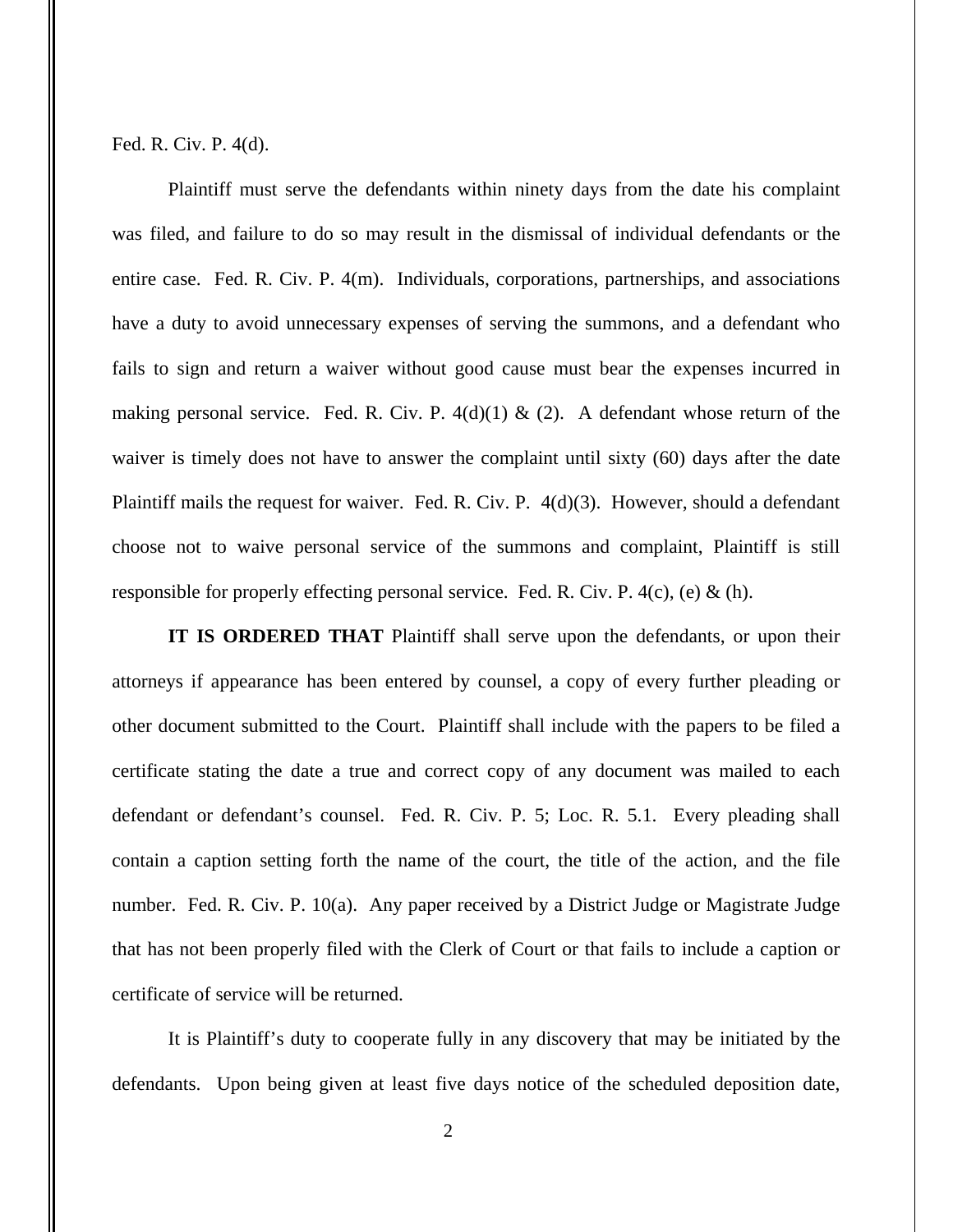Plaintiff shall appear and permit his deposition to be taken and shall answer, under oath and solemn affirmation, any question that seeks information relevant to the subject matter of the pending action. Failing to answer questions at the deposition or giving evasive or incomplete responses to questions will not be tolerated and may subject Plaintiff to severe sanctions, including dismissal of this case. The defendants shall ensure that Plaintiff's deposition and any other depositions in the case are taken within the 140-day discovery period allowed by this Court's Local Rules. $<sup>1</sup>$  $<sup>1</sup>$  $<sup>1</sup>$ </sup>

While this action is pending, Plaintiff shall immediately inform this Court and opposing counsel of any change of address. Failure to do so will result in dismissal of this case.

Plaintiff must pursue this case and failure to do so may result in dismissal for want of prosecution. Fed. R. Civ. P. 41; Loc. R. 41.1. If Plaintiff wishes to obtain facts and information about the case from any defendant, Plaintiff must initiate discovery. See generally Fed. R. Civ. P. 26 through 37 (containing the rules governing discovery and providing for the basic methods of discovery). Plaintiff should begin discovery promptly and complete it within the time limit set forth in Local Rule 26.1(d).

Interrogatories are a practical method of discovery for *pro se* litigants. See Fed. R. Civ. P. 33. Interrogatories shall not contain more than twenty-five (25) questions. Id. Plaintiff must have the Court's permission to propound more than one set of interrogatories to a party. Discovery materials should not be filed routinely with the Clerk of Court.

 $\overline{a}$ 

<span id="page-2-0"></span><sup>1</sup> The Local Rules and commonly used Forms may be found on the Court's website at www.gasd.uscourts.gov/.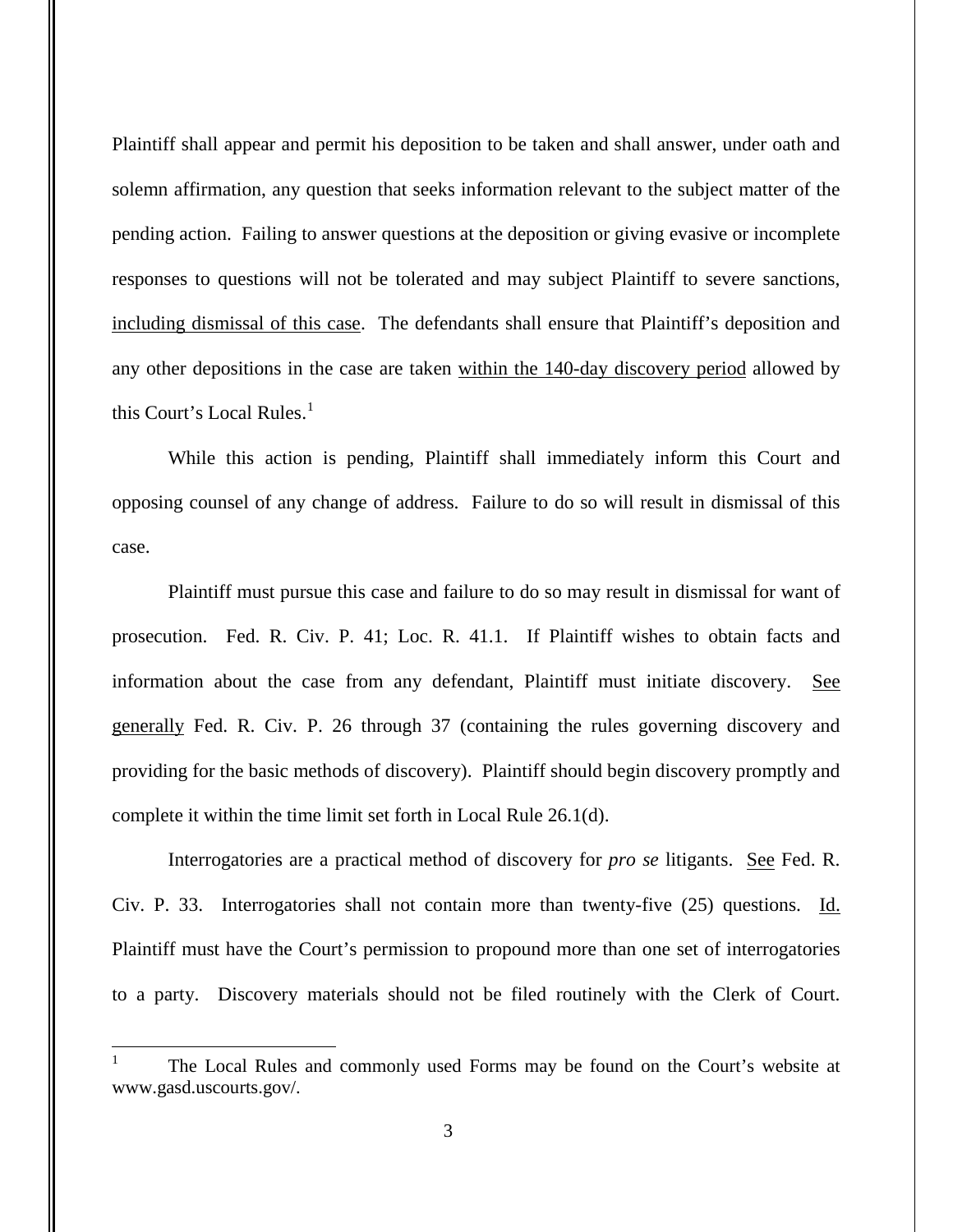Exceptions include when the Court directs filing; when a party needs such materials in connection with a motion or response, and then only to the extent necessary; and when needed for use at trial. If Plaintiff wishes to file a motion to compel pursuant to Fed. R. Civ. P. 37, he should first contact the attorney for the defendants and try to work out the problem. If Plaintiff proceeds with the motion to compel, he should file therewith a statement certifying that he has contacted opposing counsel in a good faith effort to resolve any dispute about discovery. Loc. R. 26.5.

Plaintiff must maintain a set of records for the case. If papers are lost and new copies are required, these may be obtained from the Clerk of the Court at the standard cost of fifty cents (\$.50) per page.

Under this Court's Local Rules, a party opposing a motion to dismiss shall file and serve his response to the motion within fourteen days of its service. "Failure to respond within the applicable time period shall indicate that there is no opposition to a motion." Loc. R. 7.5. Therefore, if Plaintiff fails to respond to a motion to dismiss, the Court will assume that there is no opposition to the motion and will grant the dismissal.

A response to a motion for summary judgment must be filed within twenty-one days after service of the motion. Loc. R. 7.5, 56.1. A failure to respond shall indicate that there is no opposition to the motion. Loc. R. 7.5. Furthermore, each material fact set forth in a defendant's statement of material facts will be deemed admitted unless specifically controverted by a statement filed by Plaintiff. Loc. R. 56.1. Should a defendant file a motion for summary judgment, Plaintiff is advised that he will have the burden of establishing the existence of a genuine issue as to any material fact in this case. That burden